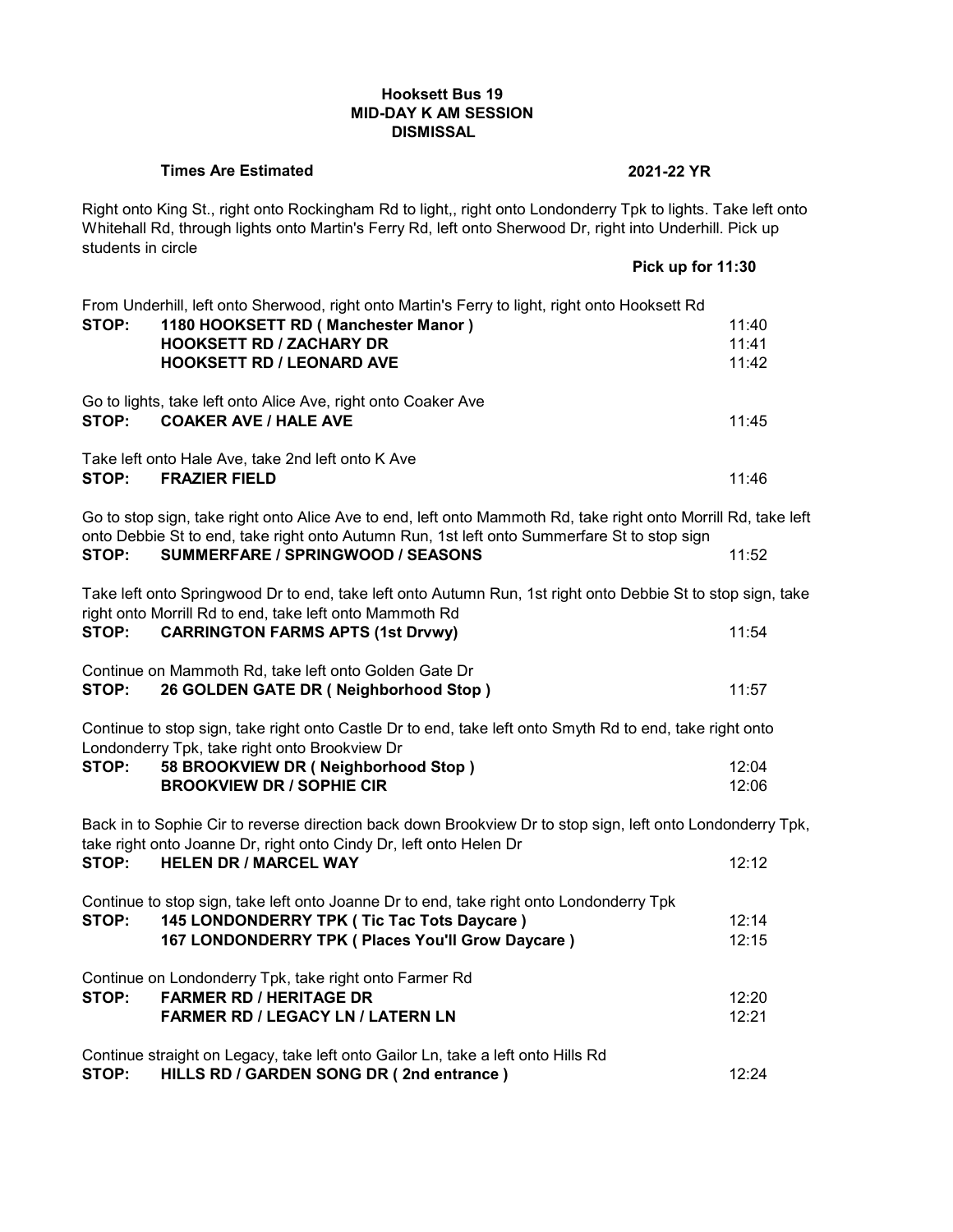# **H-19 cont.**

| Continue on Hills Rd, take right onto Park Ln |                                                                                                                 |       |  |  |
|-----------------------------------------------|-----------------------------------------------------------------------------------------------------------------|-------|--|--|
|                                               | STOP: PARK LN / GAILOR LN                                                                                       | 12:25 |  |  |
|                                               | <b>PARK LN / JAIME LN</b>                                                                                       | 12:25 |  |  |
| Take left onto Zapora Dr                      | Continue to stop sign, take left onto Quarry Rd to end, right onto Auburn Rd to end, right onto Londonderry Tpk |       |  |  |
| STOP:                                         | <b>35 ZAPORA DR</b>                                                                                             | 12:29 |  |  |
|                                               | Continue to end, take right onto Mammoth Rd, bear right onto Hooksett Rd                                        |       |  |  |
| STOP:                                         | 1249 HOOKSETT RD ( Colorful Apples Learning Center )                                                            | 12:31 |  |  |
|                                               | At lights take right onto Whitehall Rd to light, take right onto Londonderry Tpk                                |       |  |  |
| STOP:                                         | 198 LONDONDERRY TPK (Ark Learning Center)                                                                       | 12:34 |  |  |

## **To Return to the terminal:**

Continue to lights, take left onto Rockingham Rd to stop sign, left onto King St, take 2nd entrance into lot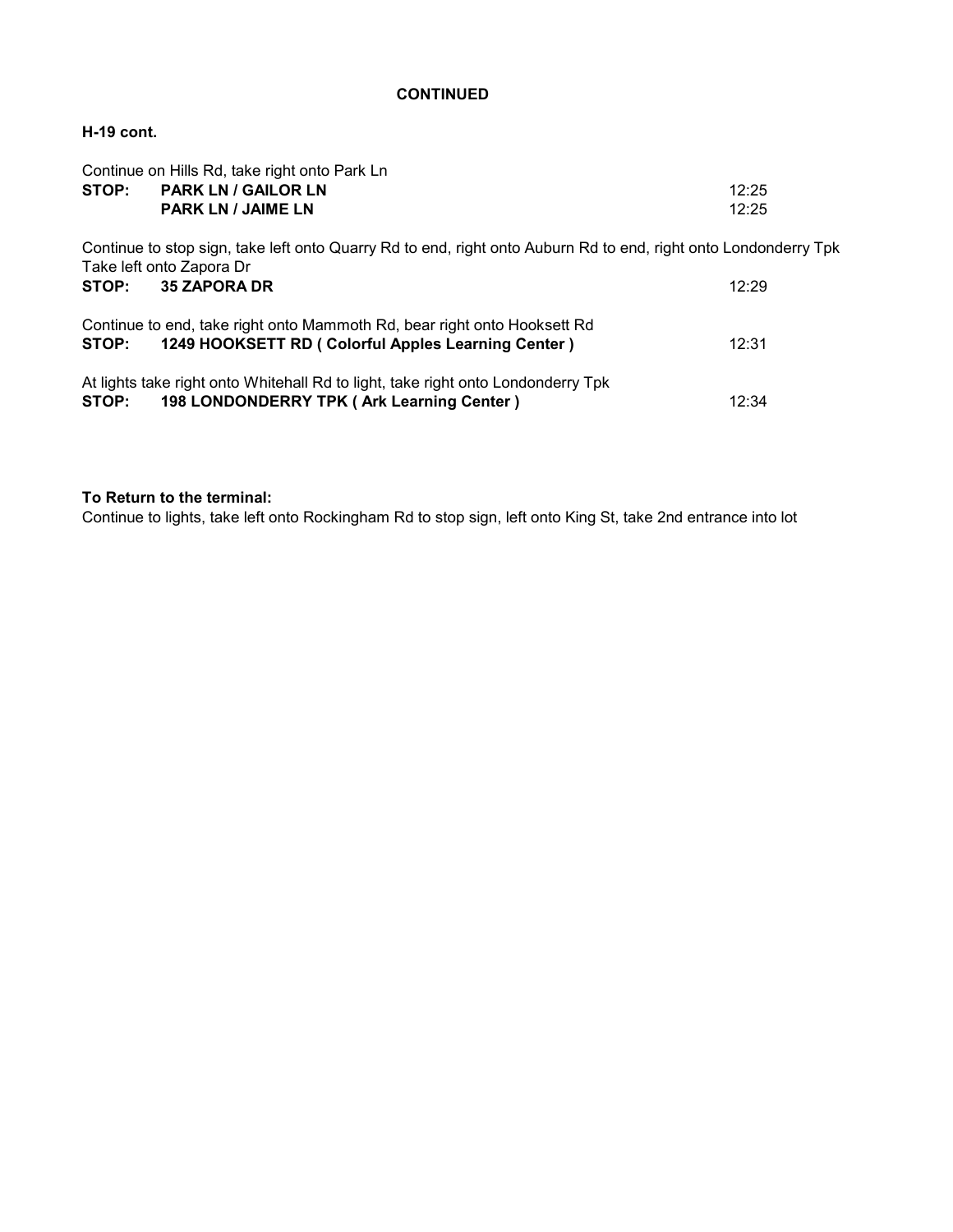## **Hooksett Bus 20 MID-DAY K AM SESSION DISMISSAL**

## **Times Are Estimated 2021-22 YR**

Right onto King St., right onto Rockingham Rd to light,, right onto Londonderry Tpk to lights. Take left onto Whitehall Rd, through lights onto Martin's Ferry Rd, left onto Sherwood Dr, right into Underhill. Pick up students in circle

**Pick up for 11:30**

From Underhill, left onto Sherwood, right onto Martin's Ferry Rd to light, cross over onto Whitehall Rd through both sets of lights

| STOP: | <b>WHITEHALL RD / HARMONY LN</b><br><b>241 WHITEHALL RD</b>                                                                                         | 11:40<br>11:43 |
|-------|-----------------------------------------------------------------------------------------------------------------------------------------------------|----------------|
| STOP: | Continue on Whitehall Rd, take left onto Andrea Ave<br><b>ANDREA AVE / CLAY ST</b>                                                                  | 11:47          |
| STOP: | Continue on Andrea Ave, follow around to cut-out on right<br><b>ANDREA / CUT OUT</b>                                                                | 11:49          |
| STOP: | Go to stop sign, take right onto Whitehall Rd<br><b>WHITEHALL RD / HERON VIEW DR</b>                                                                | 11:53          |
|       | Continue to lights, take right onto Londonderry Tpk to end, take right onto Hooksett Rd go approx. 2 miles                                          |                |
| STOP: | take right onto Thames Rd, take right into Plaza<br><b>ABOVE AND BEYOND DAYCARE</b>                                                                 | 12:00          |
| STOP: | Follow around to stop sign, take a right onto Thames Rd, take left onto Shannon Rd<br>THE HAMLET SIGN                                               | 12:03          |
|       | Take 2nd right onto Avon<br>STOP: AVON / WELLAND RD                                                                                                 | 12:04          |
| STOP: | Take the left onto Welland Rd<br>YORKSHIRE SIGN                                                                                                     | 12:06          |
| STOP: | Proceed to stop sign, take a left which remains Welland Rd<br><b>WINDSOR SIGN</b>                                                                   | 12:08          |
| STOP: | At stop sign take right onto Shannon Rd to end, take right onto Hooksett Rd at light bear right onto Campus Di<br><b>CAMPUS DR / UNIVERSITY CIR</b> | 12:12          |
| STOP: | Continue to Cul-De-Sac, to return back down Campus Dr<br><b>CAMPUS DR / MT. ST. MARY'S WAY</b>                                                      | 12:15          |
| STOP: | Bear right at light onto Hooksett Rd<br><b>1787 HOOKSETT RD</b>                                                                                     | 12:18          |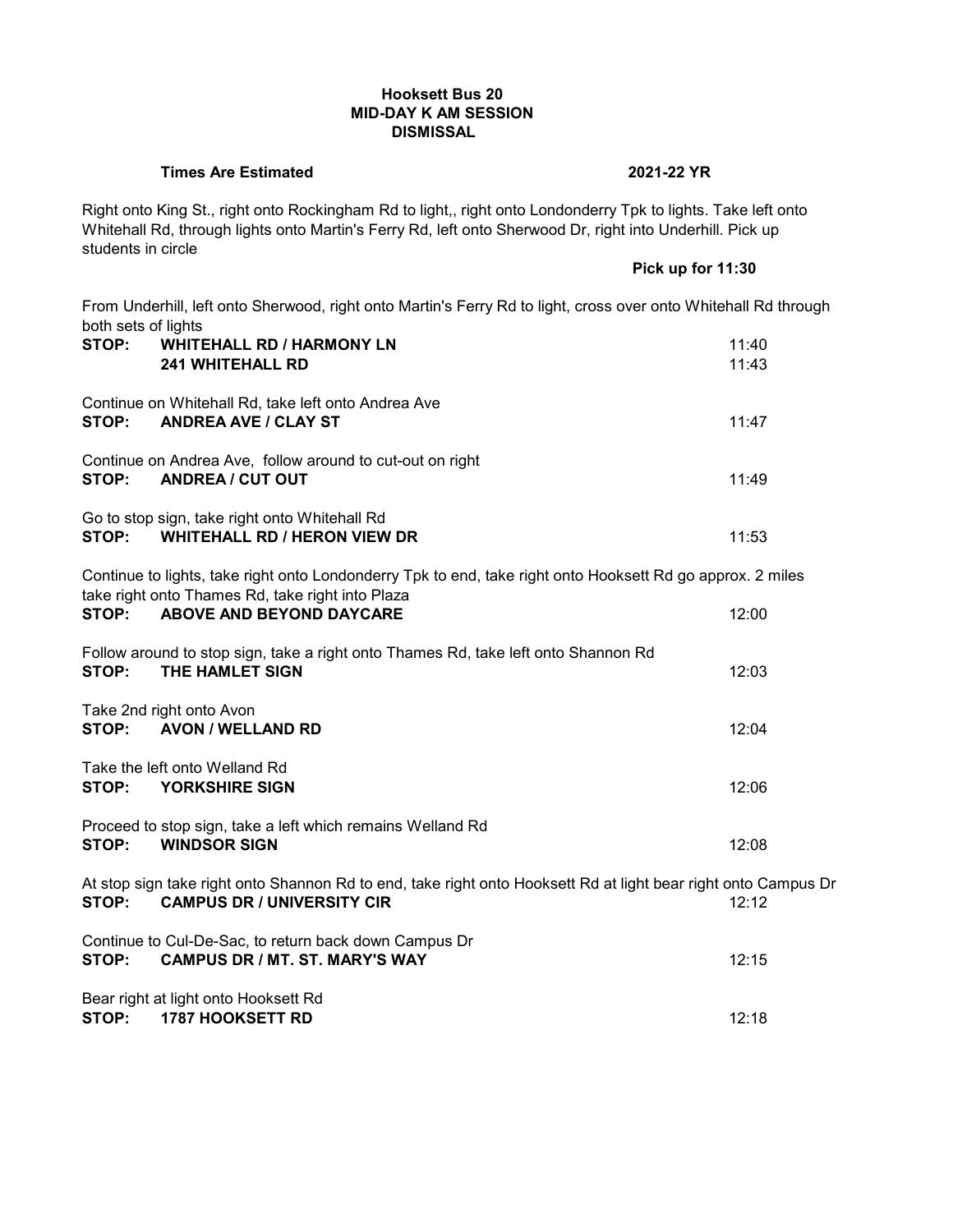# **H-20 cont.**

| take left onto Main St | Take right onto Post Rd, follow down to stop sign, take left onto Hooksett Rd, take right onto College Park Dr,                                  |       |
|------------------------|--------------------------------------------------------------------------------------------------------------------------------------------------|-------|
| STOP:                  | <b>41 MAIN ST</b>                                                                                                                                | 12:23 |
| STOP:                  | Take a left onto Grant Dr, 2nd right onto Morgan Dr, 1st left onto Pleasant View Dr, 1 st onto Morgan Dr<br>13 MORGAN DR (MARY-GO-ROUND DAYCARE) | 12:25 |
| STOP:                  | Follow Morgan around to right to the bottom of the hill<br><b>MORGAN DR / GRANT DR</b>                                                           | 12:26 |
|                        | Take left onto Grant Dr to end, take left onto Main St to end. Continue onto Hooksett Rd, take right onto<br>Morse Dr, follow to right to end    |       |
| STOP:                  | <b>MORSE DR / DALE RD</b>                                                                                                                        | 12:29 |
|                        | Left onto Dale Rd continue to stop sign<br>STOP: DALE / CONDO'S (2nd Ent)                                                                        | 12:31 |

# **RETURN TO LOT:**

Continue to stop sign, take right onto Hooksett Rd, continue to lights at the 99 Restaurant, take left onto Londonderry Tpk to the 2nd set of lights. Take left onto Rockingham Rd to stop sign, left onto King St. Take 2nd entrance into lot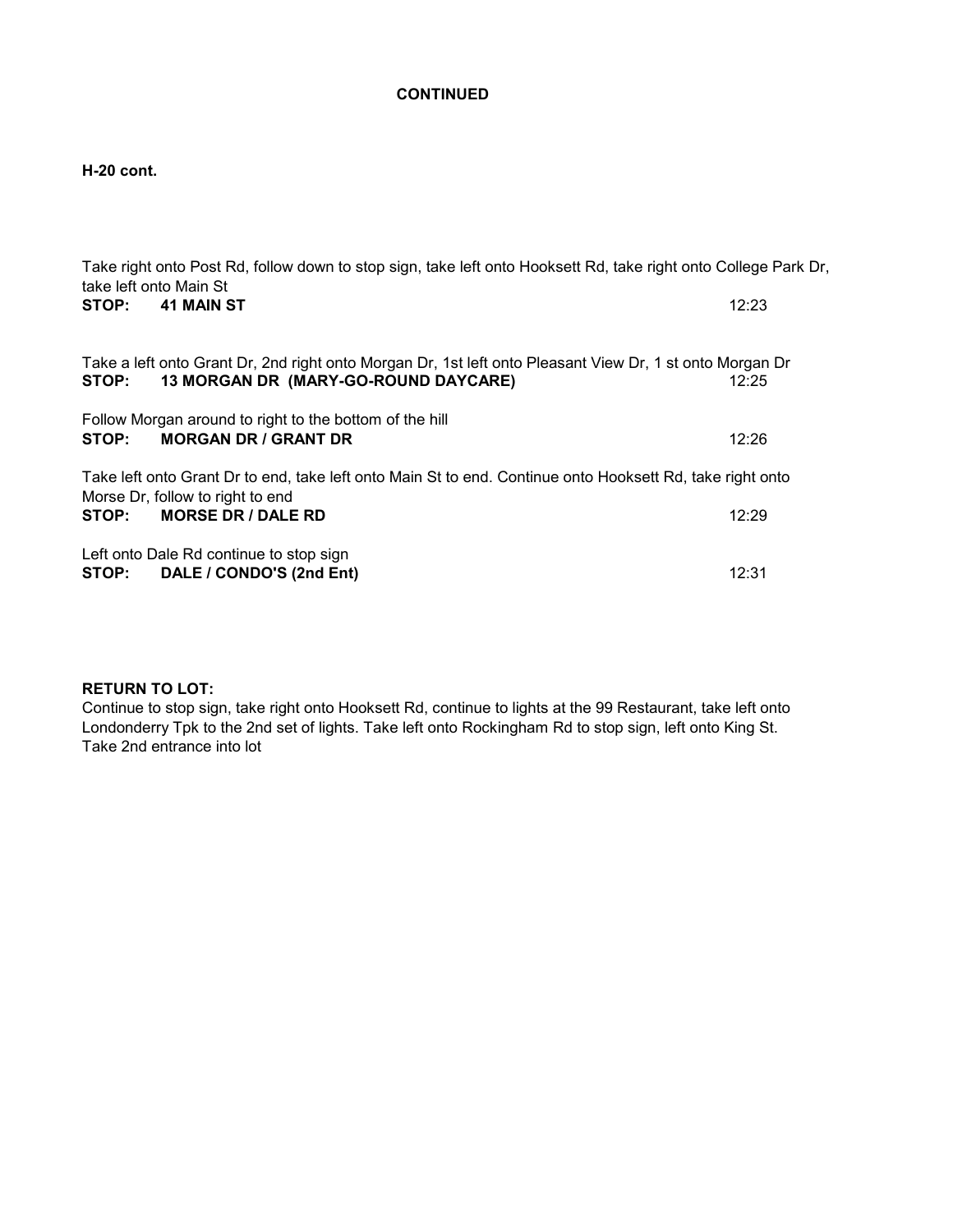## **Hooksett Bus 21 MID-DAY K AM SESSION DISMISSAL**

#### **Times Are Estimated 2021-22 YR**

Right onto King St., right onto Rockingham Rd to light,, right onto Londonderry Tpk to lights. Take left onto Whitehall Rd, through lights onto Martin's Ferry Rd, left onto Sherwood Dr, right into Underhill. Pick up students in circle **Pick up for 11:30**

|                                                                                                                                                                        | From Underhill, left onto Sherwood, right onto Martin's Ferry to light, right onto Hooksett Rd, go to 9N to enter<br>onto highway 93 North, right on exit 10, bear right onto W. River Rd                               |  |       |
|------------------------------------------------------------------------------------------------------------------------------------------------------------------------|-------------------------------------------------------------------------------------------------------------------------------------------------------------------------------------------------------------------------|--|-------|
| STOP:                                                                                                                                                                  | <b>W. RIVER RD / BAYVIEW TERR</b>                                                                                                                                                                                       |  | 11:50 |
| STOP:                                                                                                                                                                  | Continue on W. River Rd through lights, go to top of hill, turn around on right at dirt area to reverse direction<br><b>WINDSOR TERRACE</b><br>THE RESIDENCES<br>$\frac{1}{2}$<br>(512 W.River Rd)<br>(502 W. River Rd) |  | 11:56 |
| STOP:                                                                                                                                                                  | Take right onto Pine St, take right onto Springer Rd<br><b>SPRINGER RD / BRANDYWINE DR</b>                                                                                                                              |  | 11:59 |
| Take a left onto Brandywine,<br>STOP:                                                                                                                                  | <b>BRANDYWINE / PINE</b>                                                                                                                                                                                                |  | 12:00 |
| Take a left onto Pine<br>STOP:                                                                                                                                         | <b>PINE / ARDON</b>                                                                                                                                                                                                     |  | 12:03 |
| STOP:                                                                                                                                                                  | Continue to stop sign, take right onto W. River Rd through lights, take 2nd right onto Hackket Hill Rd<br><b>HACKETT HILL RD / CATE RD</b>                                                                              |  | 12:08 |
| STOP:                                                                                                                                                                  | Continue on Hackett Hill Rd, take 2nd right onto So. Bow Rd, take 3rd left onto Roy Rd<br><b>ROY RD / ALMEDA LN</b>                                                                                                     |  | 12:13 |
| STOP:                                                                                                                                                                  | Take right onto Almeda Ln to end<br>ALMEDA LN / SO. BOW RD                                                                                                                                                              |  | 12:14 |
| STOP:                                                                                                                                                                  | Right onto So. Bow Rd, take right onto Mason Ave, take right onto Orchard Dr to stop sign<br><b>ORCHARD DR / VIEWPONT CIR</b>                                                                                           |  | 12:16 |
| Take left onto Viewpoint Cir, left onto Mason Ave to stop sign, right onto So. Bow Rd to end, take right onto<br>Hackett Hill Rd, travel down, take left onto Poore Rd |                                                                                                                                                                                                                         |  |       |
| STOP:                                                                                                                                                                  | POORE RD / POORE RD INTERSECTION                                                                                                                                                                                        |  | 12:23 |
| Take right continuing on Poore Rd to end, take right onto Hackett Hill Rd, travel untill Cross Rd, take right<br>onto Cross Rd to end, take right onto W. River Rd     |                                                                                                                                                                                                                         |  |       |
| STOP:                                                                                                                                                                  | 136 W. RIVER RD                                                                                                                                                                                                         |  | 12:32 |
|                                                                                                                                                                        | Continue through 3 sets of lights, take next left onto Goonan, swing around island                                                                                                                                      |  |       |

**STOP: GOONAN / KIMBALL / W. RIVER ( Brighter Future Daycare )** 12:36

# **RETURN TO LOT:**

Left onto W. River Rd, bear right onto 93 S to exit 7 bearing left onto 101E to exit 1, right off the exit onto Londonderry Tpk, follow around rotary to 3rd right onto Manchester Rd. Go approx 1/2 mile, take left onto King St., cross over, take 2nd entrance into lot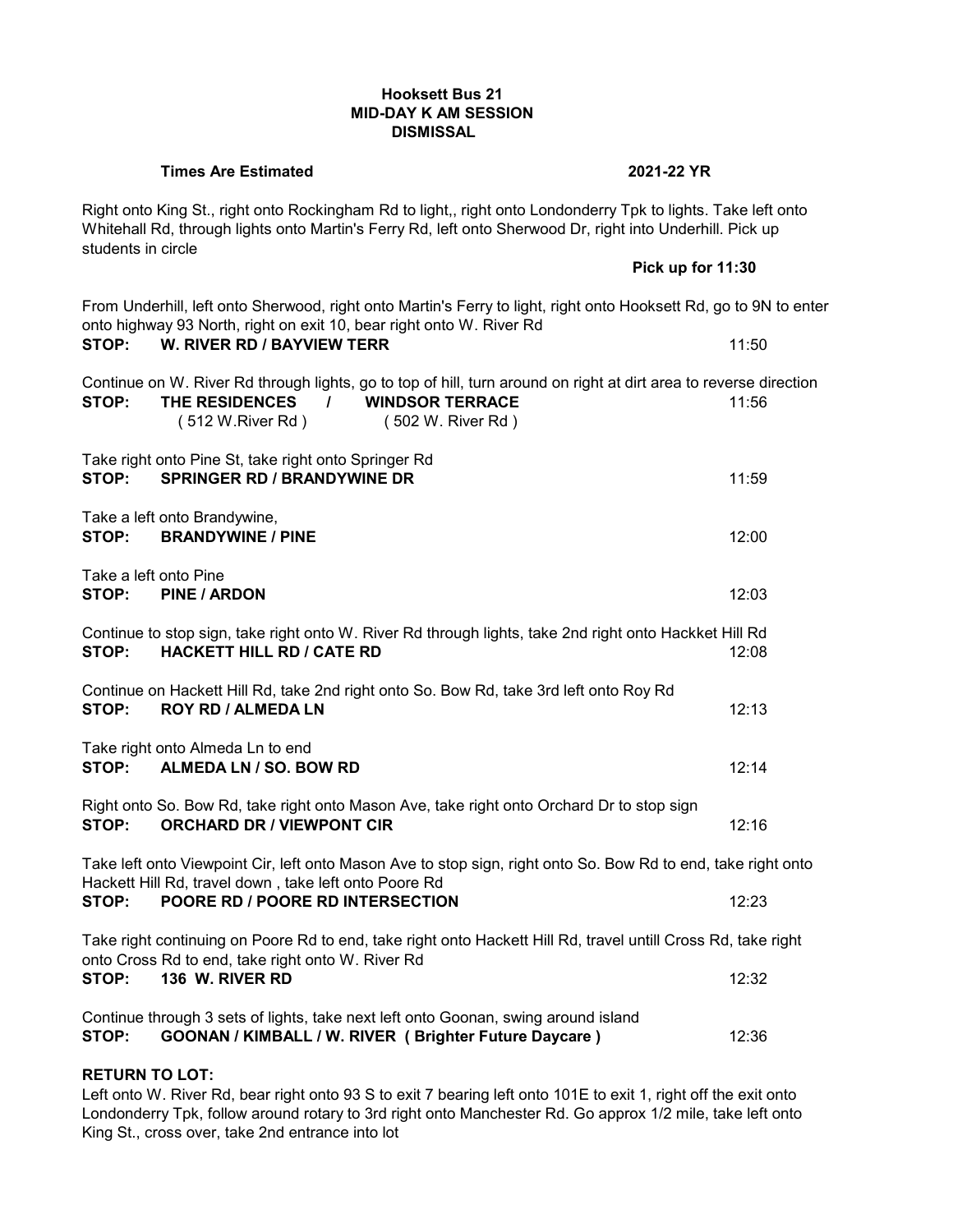# **Hooksett Bus 22 MID-DAY K INCOMING PM SESSION**

|                                                                                                                                                                                  | <b>Times Are Estimated</b>                                                                                                                                                                    | 2021-22 YR |  |  |
|----------------------------------------------------------------------------------------------------------------------------------------------------------------------------------|-----------------------------------------------------------------------------------------------------------------------------------------------------------------------------------------------|------------|--|--|
|                                                                                                                                                                                  | Right onto King St, right onto Rockingham to light, right onto Londonderry Tpk, go approx 2 miles<br>take a left onto Zapora Rd to end right onto Mammoth Rd to lights, left onto Hooksett Rd |            |  |  |
| STOP:                                                                                                                                                                            | 1180 HOOKSETT RD (Manchester Manor)                                                                                                                                                           | 11:40      |  |  |
|                                                                                                                                                                                  | <b>HOOKSETT RD / ZACHARY DR</b>                                                                                                                                                               | 11:41      |  |  |
|                                                                                                                                                                                  | <b>HOOKSETT RD / LEONARD AVE</b>                                                                                                                                                              | 11:42      |  |  |
| STOP:                                                                                                                                                                            | Go to lights, take left onto Alice Ave, right onto Coaker Ave<br><b>COAKER AVE / HALE AVE</b>                                                                                                 | 11:45      |  |  |
|                                                                                                                                                                                  |                                                                                                                                                                                               |            |  |  |
|                                                                                                                                                                                  | Take left onto Hale Ave, take 2nd left onto K Ave                                                                                                                                             |            |  |  |
| STOP:                                                                                                                                                                            | <b>FRAZIER FIELD</b>                                                                                                                                                                          | 11:46      |  |  |
| onto Autumn Run                                                                                                                                                                  | Go to stop sign, take right onto Alice Ave to end, left onto Mammoth Rd, take right onto Morrill Rd, take left                                                                                |            |  |  |
| STOP:                                                                                                                                                                            | <b>AUTUMN RUN / WINTER (1st)</b>                                                                                                                                                              | 11:50      |  |  |
|                                                                                                                                                                                  | <b>AUTUMN RUN / WINTER (2nd)</b>                                                                                                                                                              | 11:51      |  |  |
|                                                                                                                                                                                  | Take next left onto Debbie St to stop sign, take right onto Morrill to end, take left onto Mammoth Rd                                                                                         |            |  |  |
| STOP:                                                                                                                                                                            | <b>CARRINGTON FARMS APTS (1st Drvwy)</b>                                                                                                                                                      | 11:54      |  |  |
|                                                                                                                                                                                  | Continue on Mammoth Rd, take left onto Rae Brook follow around back to Mammoth Rd, right onto Mammoth                                                                                         |            |  |  |
| STOP:                                                                                                                                                                            | <b>23 A MAMMOTH RD</b>                                                                                                                                                                        | 11:57      |  |  |
|                                                                                                                                                                                  | Take right onto Golden Gate Dr                                                                                                                                                                |            |  |  |
| STOP:                                                                                                                                                                            | 26 GOLDEN GATE DR (Neighborhood Stop)                                                                                                                                                         | 11:58      |  |  |
|                                                                                                                                                                                  | Continue to stop sign, take right onto Castle Dr to end, take left onto Smyth Rd                                                                                                              |            |  |  |
| STOP:                                                                                                                                                                            | 1292 SMYTH RD                                                                                                                                                                                 | 12:00      |  |  |
|                                                                                                                                                                                  |                                                                                                                                                                                               |            |  |  |
|                                                                                                                                                                                  | Go to stop sign, take right onto Londonderry Tpk, take right onto Brookview Dr                                                                                                                |            |  |  |
| STOP:                                                                                                                                                                            | 58 BROOKVIEW DR (Neighborhood Stop)                                                                                                                                                           | 12:04      |  |  |
|                                                                                                                                                                                  | <b>BROOKVIEW DR / SOPHIE CIR</b>                                                                                                                                                              | 12:05      |  |  |
| Back in to Sophie Cir to reverse direction back down Brookview Dr to stop sign, left onto Londonderry Tpk,<br>take right onto Joanne Dr, right onto Cindy Dr, left onto Helen Dr |                                                                                                                                                                                               |            |  |  |
| STOP:                                                                                                                                                                            | <b>HELEN DR / MARCEL WAY</b>                                                                                                                                                                  | 12:12      |  |  |
|                                                                                                                                                                                  | Continue to stop sign, take left onto Joanne Dr to end, take right onto Londonderry Tpk                                                                                                       |            |  |  |
| STOP:                                                                                                                                                                            | 145 LONDONDERRY TPK ( Tic Tac Tots Daycare )                                                                                                                                                  | 12:14      |  |  |
|                                                                                                                                                                                  | 167 LONDONDERRY TPK ( Places You'll Grow Daycare )                                                                                                                                            | 12:15      |  |  |
|                                                                                                                                                                                  | Take right onto Auburn Rd, left onto Quarry                                                                                                                                                   |            |  |  |
| STOP:                                                                                                                                                                            | <b>6 QUARRY</b>                                                                                                                                                                               | 12:19      |  |  |
|                                                                                                                                                                                  |                                                                                                                                                                                               |            |  |  |
|                                                                                                                                                                                  | Continue on Quarry to end, left onto Garlan                                                                                                                                                   |            |  |  |
| STOP:                                                                                                                                                                            | <b>GARLAN / HERITAGE / BARBERRY</b>                                                                                                                                                           | 12:21      |  |  |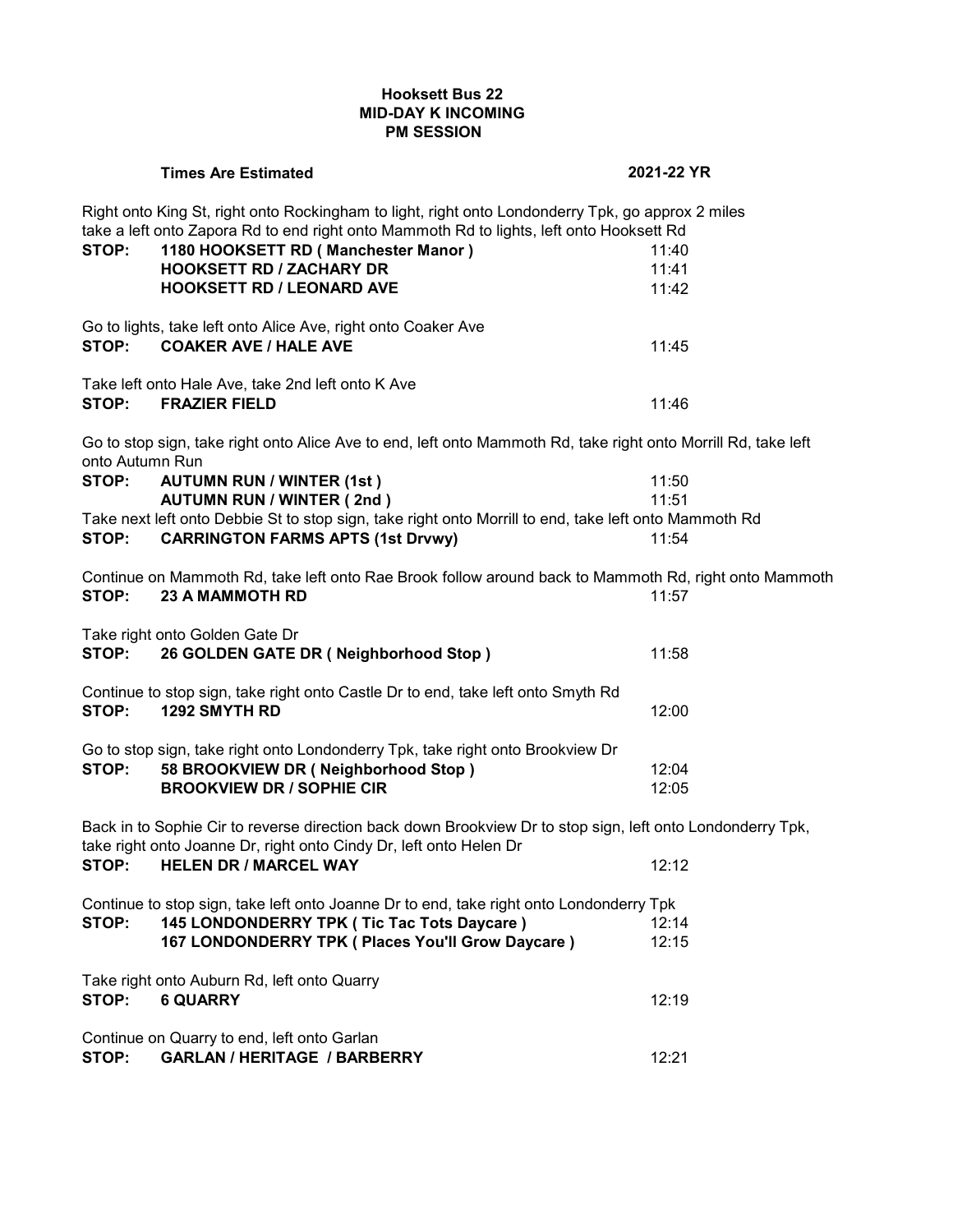**H-22 cont.**

|                            | Continue straight onto Barberry<br>STOP: BARBERRY/MISTY                                | 12:22 |  |  |
|----------------------------|----------------------------------------------------------------------------------------|-------|--|--|
|                            | Take a right onto Misty                                                                |       |  |  |
|                            | STOP: MISTY/FARMER                                                                     | 12:23 |  |  |
| Take a left onto Farmer Rd |                                                                                        |       |  |  |
|                            | STOP: FARMER / GREYSTONE                                                               | 12:25 |  |  |
|                            | <b>FARMER / WHITEHALL TERR.</b>                                                        | 12:25 |  |  |
| STOP:                      | Go to end, take left onto Londonderry Tpk<br>198 LONDONDERRY TPK (Ark Learning Center) | 12.29 |  |  |

Continue on Londonderry Tpk, take 2nd right onto Smyth Rd to end, right onto Mammoth Rd to end, bearing right onto Hooksett Rd<br>STOP: 1249 HOOK **STOP: 1249 HOOKSETT RD ( Colorful Apples Learning Center )** 12:33

At next light take left onto Martin's Ferry, next left onto Sherwood Dr, right into Underhill School. Drop students off in circle

 **Drop for 12:35**

### **To Return to the terminal:**

Take left onto Sherwood, right onto Martins Ferry to light. Cross over Hooksett Rd to next light, right onto Londonderry Tpk to light, left onto Rockingham to stop sign, left onto King St, 2nd entrance into lot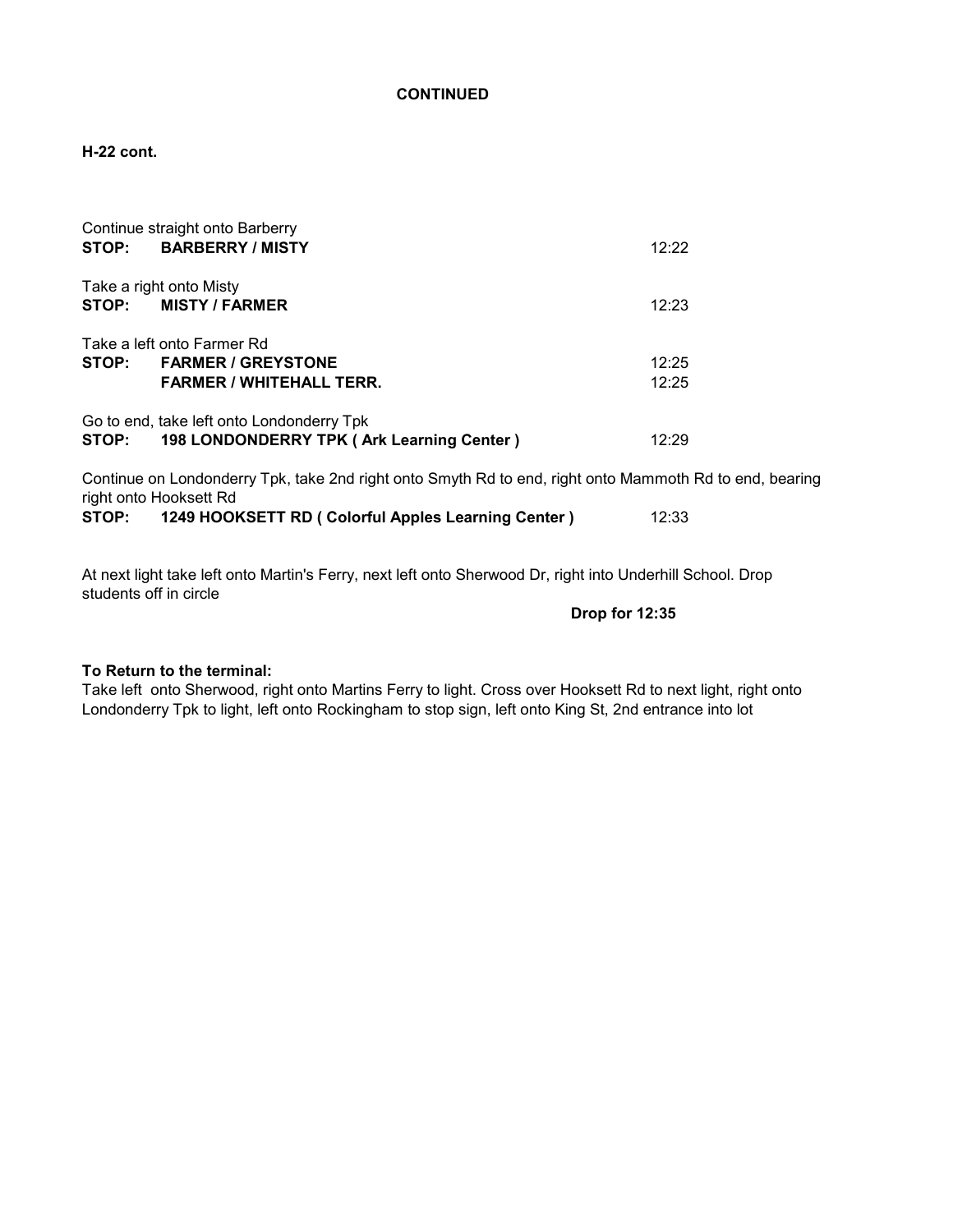# **Hooksett Bus 23 MID-DAY K INCOMING PM SESSION**

|             | <b>Times Are Estimated</b>                                                                                                                                                                                                                                      | 2021-22 YR |  |  |
|-------------|-----------------------------------------------------------------------------------------------------------------------------------------------------------------------------------------------------------------------------------------------------------------|------------|--|--|
|             | Right onto King St., right onto Rockingham Rd to light,, right onto Londonderry Tpk to lights. Take right onto<br>Whitehall Rd, take right onto Evelyn St.                                                                                                      |            |  |  |
| STOP:       | <b>EVELYN / ALDERWOOD</b>                                                                                                                                                                                                                                       | 11:50      |  |  |
| Farrwood Dr | Continue on Evelyn to end, take a left onto Laurel Rd to end, cross over onto Casey Dr, take right onto                                                                                                                                                         |            |  |  |
| STOP:       | <b>5 FARRWOOD</b>                                                                                                                                                                                                                                               | 11:53      |  |  |
|             | At stop sign, take right onto Whitehall RD to light, take right onto Londonderry Tpk to end, right onto Hooksett<br>Rd, at 2nd lights take right onto Lindsay Dr, take right onto Virginia Ct                                                                   |            |  |  |
| STOP:       | <b>VIRGINIA / BURBANK WAY</b>                                                                                                                                                                                                                                   | 12:00      |  |  |
| STOP:       | Continue on Virginia Ct to end, left onto Nancy Ln to stop sign, take left onto Lindsay Dr. to lights, take<br>right onto Hooksett Rd. At next light take right onto Thames Rd, take right into Granite Hills Plaza<br><b>ABOVE AND BEYOND DAYCARE</b><br>12:06 |            |  |  |
| STOP:       | Follow around behind Plaza to stop sign, take a right onto Thames Rd, take left onto Shannon Rd<br>THE HAMLET SIGN                                                                                                                                              | 12:08      |  |  |
|             |                                                                                                                                                                                                                                                                 |            |  |  |
| STOP:       | Take 2nd right onto Avon<br><b>AVON / WELLAND RD</b>                                                                                                                                                                                                            | 12:09      |  |  |
| STOP:       | Take the left onto Welland Rd<br>YORKSHIRE SIGN                                                                                                                                                                                                                 | 12:10      |  |  |
| STOP:       | Proceed to stop sign, take a left which remains Welland Rd<br><b>WINDSOR SIGN</b>                                                                                                                                                                               | 12:11      |  |  |
| STOP:       | At stop sign take right onto Shannon Rd to end, take right onto Hooksett Rd at light bear right onto Campus Dr<br><b>CAMPUS DR / UNIVERSITY CIR</b>                                                                                                             | 12:14      |  |  |
| STOP:       | Continue to Cul-De-Sac, to return back down Campus Dr<br><b>CAMPUS DR / MT. ST. MARY'S WAY</b>                                                                                                                                                                  | 12:15      |  |  |
| STOP:       | Bear right at light onto Hooksett Rd, take next left onto Granite St., left onto Stevens Dr. follow around.<br><b>STEVENS DR / BULLARD DR</b>                                                                                                                   | 12:18      |  |  |
|             | Left onto Bullard to stop sign, right onto Granite St to end right onto Hooksett Rd continue through lights,<br>take next right onto Pleasant View Dr, 1st left onto Morgan Dr.                                                                                 |            |  |  |
| STOP:       | 13 MORGAN DR (MARY-GO-ROUND DAYCARE)                                                                                                                                                                                                                            | 12:22      |  |  |
| STOP:       | Follow Morgan around to right to the bottom of the hill<br><b>MORGAN DR / GRANT DR</b><br>12:23                                                                                                                                                                 |            |  |  |
|             |                                                                                                                                                                                                                                                                 |            |  |  |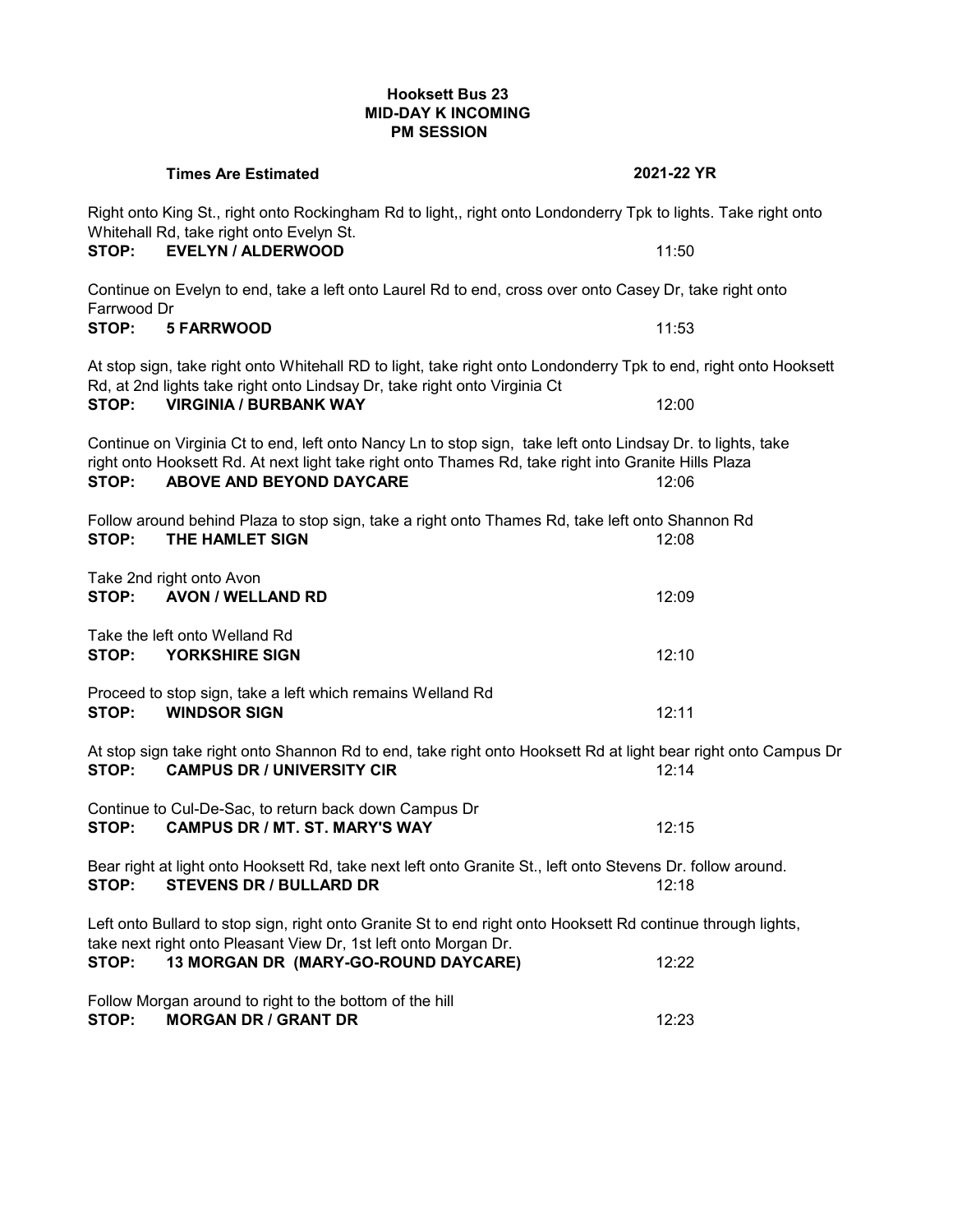## **H-23 cont.**

| Take left onto Grant Dr to end, take left onto Main St to end. Continue onto Hooksett Rd, take right onto |       |
|-----------------------------------------------------------------------------------------------------------|-------|
| Morse Dr, follow to right to end                                                                          |       |
| <b>MORSE DR / DALE RD</b><br>STOP:                                                                        | 12:26 |
| Left onto Dale Rd continue to stop sign<br>STOP: DALE / CONDO'S (2nd Ent)                                 | 12:28 |

Continue to end, right onto Hooksett Rd, 5th set of lights take right onto Benton Rd to end right onto Martins Ferry Rd., take next left onto Sherwood right into Underhill School. Drop students off in circle

**Drop for 12:35**

### **Return to Terminal:**

Take left onto Sherwood, right onto Martins Ferry to light. Cross over Hooksett Rd to next light, right onto Londonderry Tpk to light, left onto Rockingham to stop sign, left onto King St, 2nd entrance into lot